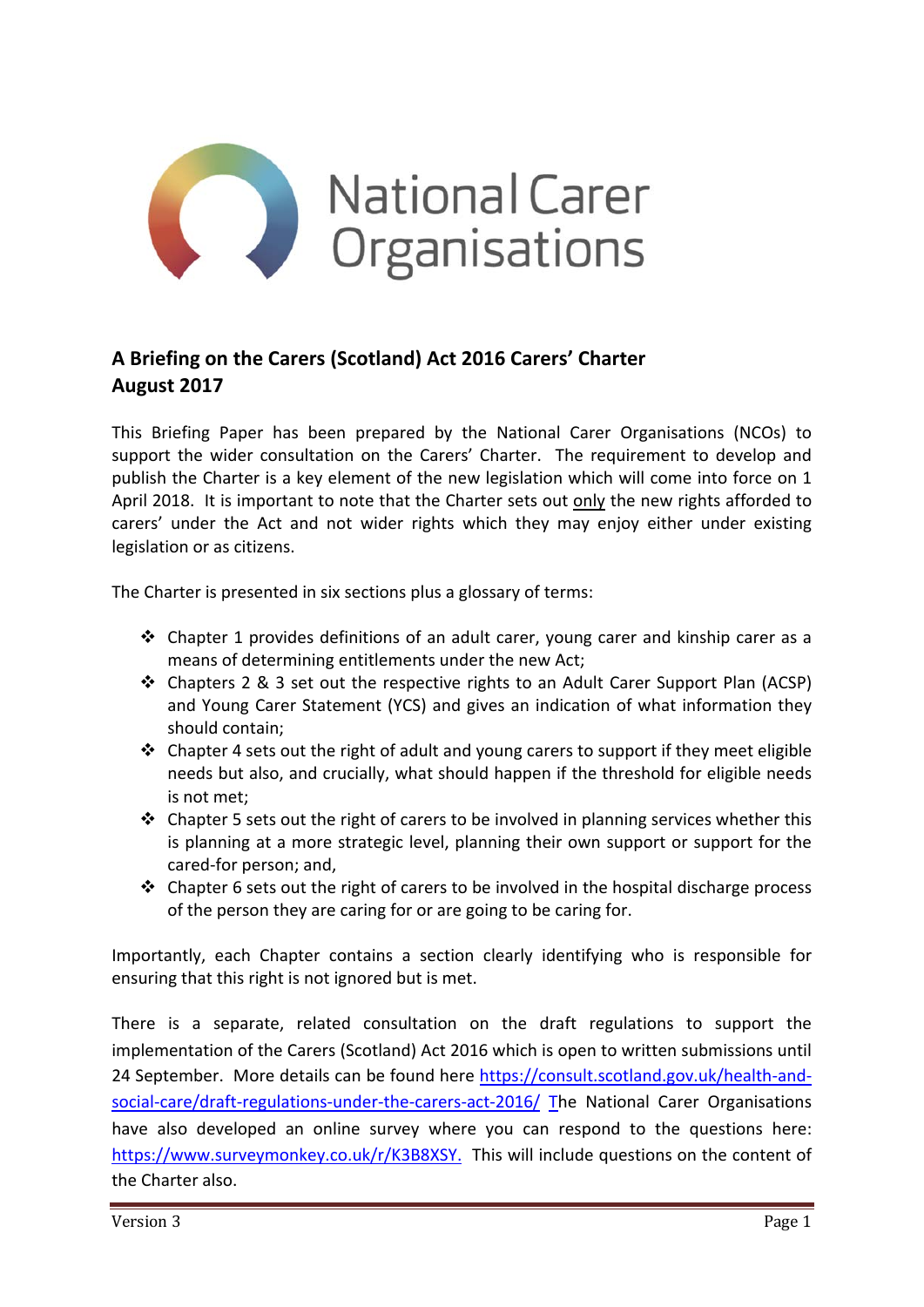## **NCO Contact Details**

Fiona Collie, Carers Scotland Fiona.collie@carerscotland.org Claire Cairns, Coalition of Carers in Scotland coalition@carersnet.org Kate Hogarth, Shared Care Scotland kate.hogarth@sharedcarescotland.com Suzanne Munday, MECOPP Suzanne@mecopp.org.uk Heather Noller, Carers Trust Scotland hnoller@carers.org

## **NCO position**

The National Carer Organisations, in principle, welcome the publication of the Carers' Charter but note the following concerns

**In Chapter 1**, definitions of a 'carer', 'young carer' and 'kinship carers' are set out. The NCOs believe that the definitions provided are clumsy and have the potential to create confusion, particularly if one of the intentions of the Charter is to support the ongoing identification of carers as yet unidentified and unsupported. From an equalities perspective, a simplified and more straightforward definition would assist in the accurate translation of terminology.

**Chapter 2** on the right to an Adult Carer Support Plan (ACSP) could be strengthened by the inclusion of a statement to the effect that the 'regular and substantial' threshold previously in operation by local authorities has been removed. We believe that this will provide additional clarity not only for carers but also for practitioners responsible for undertaking ACSPs. The Chapter also does not make clear what will happen if the carer resides in a different local authority area from the person they are caring for and if local authorities are required to have cross‐border arrangements in place. We also believe this Chapter could be strengthened by the inclusion of a statement to the effect that the cared-for person does not have to have a community care assessment in order for the carer to have an entitlement to an ACSP.

In the section, what is an adult carer support plan' we would argue for the inclusion of an additional bullet point on arrangements for emergency and anticipatory care planning.

We are also unclear as to the reasons why a local authority would not choose to provide a carer with a copy of their own ACSP and suggest a link or footnote to 'signpost' individuals to the appropriate information.

**Chapter 3** is intended for young carers and, as such, needs to be written, or at least made available in child friendly and age appropriate language.

We believe that the wording on when a local authority needs to prepare a young carer statement should be revisited. As currently stands, it would exclude any young carer who did not 'appear' to be a young carer. This is at odds with our view that a child's caring role is not always apparent to a professional outwith the family situation.